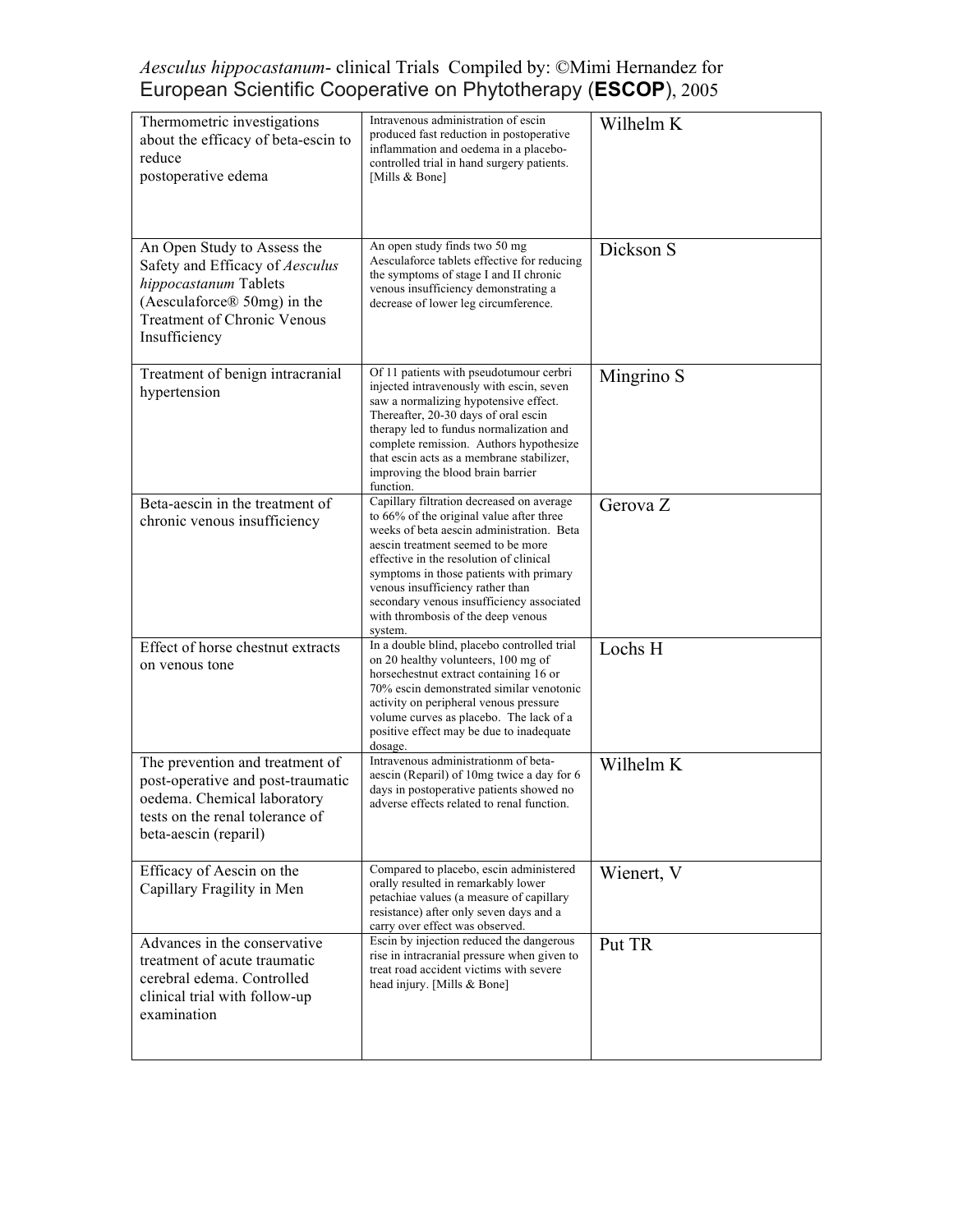| Treatment of upper limb<br>lymphedema after mastectomy<br>with escine and levo-thyroxine                                                                                                                  | A topical preparation of escin was used in<br>combination with l-thyroxine for the<br>treatment of lymphoedema after<br>mastectomy with satisfactory results.                                                                                                                                                                                                                                                                                                                                                                                                                                                                                                                                                                                                                                   | Dini D          |
|-----------------------------------------------------------------------------------------------------------------------------------------------------------------------------------------------------------|-------------------------------------------------------------------------------------------------------------------------------------------------------------------------------------------------------------------------------------------------------------------------------------------------------------------------------------------------------------------------------------------------------------------------------------------------------------------------------------------------------------------------------------------------------------------------------------------------------------------------------------------------------------------------------------------------------------------------------------------------------------------------------------------------|-----------------|
| Three treatments for chronic<br>venous insufficiency: escin,<br>hydroxyethylrutoside, and<br>Daflon.                                                                                                      | A review of treatments for chronic venous<br>insufficiency highlights escin's activity of<br>inhibiting hyaluronidase and possible role<br>in increasing venous tone.                                                                                                                                                                                                                                                                                                                                                                                                                                                                                                                                                                                                                           | Frick RW.       |
| Report of the results of a double-<br>blind, randomized, single-dose<br>trial of a topical 2% escin gel<br>versus placebo in the acute<br>treatment of experimentally-<br>induced hematoma in volunteers. | Topically applied 2% escin gel was<br>compared to a placebo in experimentally<br>induced haematoma in a randomized,<br>double blind trial. Efficacy was measured<br>over 9 hours after a single application of<br>gel. The escin gel significantly reduced<br>tenderness to pressure within 1 hour and<br>then at all other times during the trial.                                                                                                                                                                                                                                                                                                                                                                                                                                             | Calabrese C     |
| Medical edema protection--<br>clinical benefit in patients with<br>chronic deep vein incompetence.<br>A placebo controlled double blind<br>study                                                          | In a double blind, placebo controlled trial,<br>40 patients with leg oedema caused by<br>deep veinous incompetence received<br>either standardized horsechestnut extract<br>or placebo over 7 weeks. Significant<br>reduction in average leg volume was<br>observed for the treated group compared<br>to placebo, both before and after an<br>oedema provocation test ( $p<0.01$ ). Leg<br>pressure at rest was decreased (indicating<br>better venous tone) and pronounced<br>alleviation of symptoms occurred in the<br>treated group. [Mills & Bone]                                                                                                                                                                                                                                         | Diehm C         |
| Effects of horse-chestnut seed<br>extract on transcapillary filtration<br>in chronic venous insufficiency                                                                                                 | The efficacy of standardized<br>horsechest nut extract was investigated in a<br>randomized, double blind, placebo-<br>controlled trial on 22 patients with proven<br>chronic venous insufficiency. Three<br>hours after taking 600mg of horsechestnut<br>extract (containing 100mg escin), a<br>significant decrease in the capillary<br>filtration coefficient (22%) was observed<br>in the treated group. [Mills & Bone]                                                                                                                                                                                                                                                                                                                                                                      | <b>Bisler H</b> |
| Comparison of leg compression<br>stocking and oral horse-chestnut<br>seed extract therapy in patients<br>with chronic venous<br>insufficiency.                                                            | 240 patients with chronic venous<br>insufficiency took part in a comparison of<br>the efficacy of compression stockings<br>classII and standardized horsechestnut<br>extract (600mg a day containing 100mg<br>escin) over 12 weeks. Lower leg volume<br>decreased by a similar amount for both<br>horsechestnut and compression therapy<br>compared to placebo. A significant<br>reduction in oedema was observed for<br>horsechestnut and compression compared<br>to placebo and the two therapies were<br>shown to be equivalent. Compression<br>achieved high oedema reductions at the<br>beginning of the study, while<br>horsechestnut gradually decreased oedema<br>volume reaching a maximum by the end<br>of the trial. Compliance was better for the<br>herbal therapy. [Mills & Bone] | Diehm C         |
| Horse chestnut:a<br>multidisciplinary clinical review.                                                                                                                                                    | This clinical review identifies, evaluates,<br>and presents 14 randomized controlled<br>clinical trials on horse chestnut seed<br>extract's treatment of chronic venous                                                                                                                                                                                                                                                                                                                                                                                                                                                                                                                                                                                                                         | Ulbricht C      |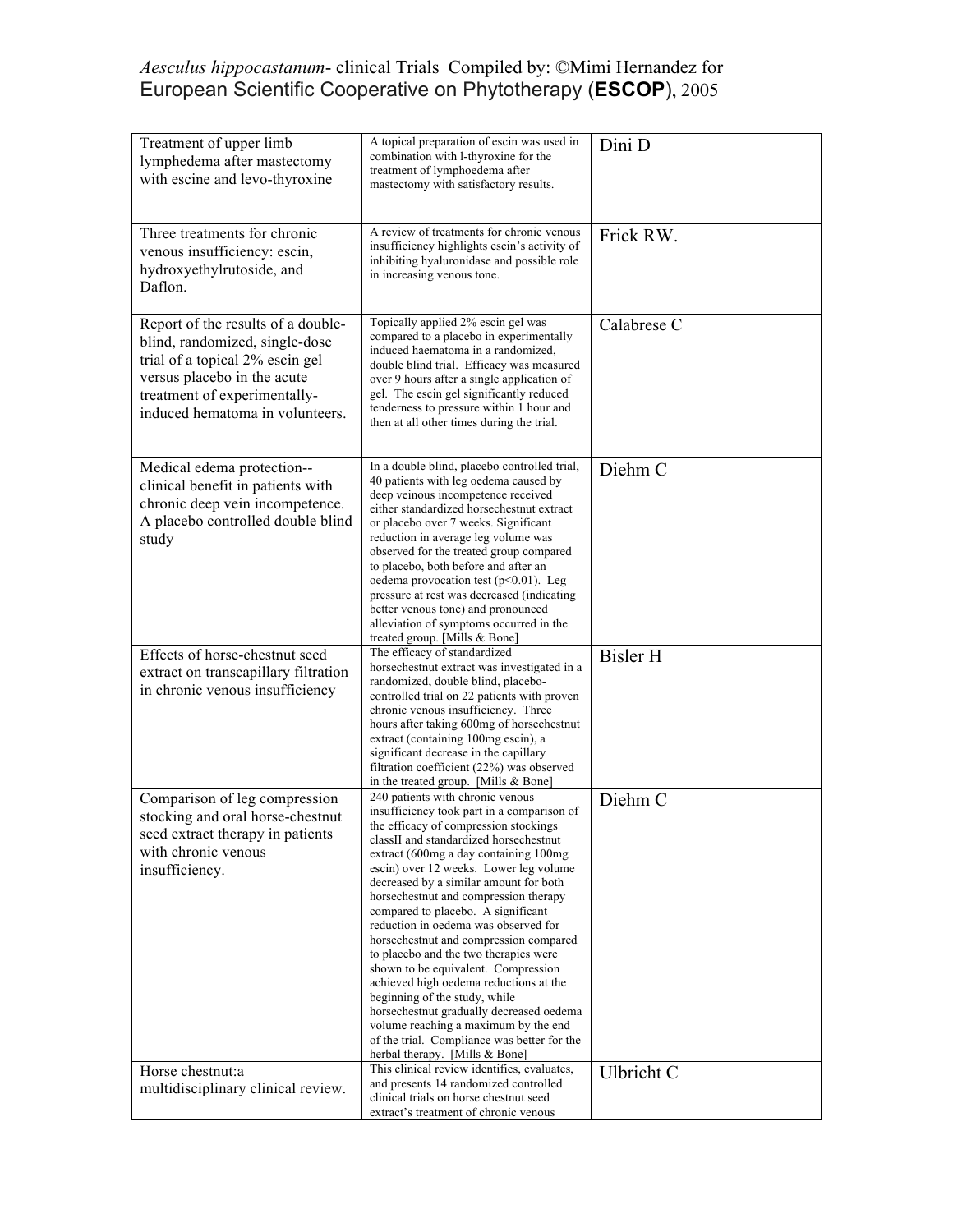|                                                                                                                                                                                                                                 | insufficiency.                                                                                                                                                                                                                                                                                                                                                                                                                                                                                                                                                                                                                                                |                  |
|---------------------------------------------------------------------------------------------------------------------------------------------------------------------------------------------------------------------------------|---------------------------------------------------------------------------------------------------------------------------------------------------------------------------------------------------------------------------------------------------------------------------------------------------------------------------------------------------------------------------------------------------------------------------------------------------------------------------------------------------------------------------------------------------------------------------------------------------------------------------------------------------------------|------------------|
| Aescin: pharmacology,<br>pharmacokinetics and therapeutic<br>profile.                                                                                                                                                           | Many clinical trials highlighted in this<br>review point towards Horse chestnut's<br>therapeutic benefits for chronic venous<br>insufficiency, hamorrhoids, and post-<br>operative oedema.                                                                                                                                                                                                                                                                                                                                                                                                                                                                    | Sirtori CR       |
| Horse chestnut seed extract--an<br>effective therapy principle in<br>general practice. Drug therapy of<br>chronic venous insufficiency                                                                                          | Over 5000 patients with chronic venous<br>insufficiency were treated with a<br>standardized horsechestnut extract. A<br>marked improvement or complete<br>alleviation was seen in all of the<br>symptoms- pain, tiredness, tension, leg<br>swelling, itching, and tendency to<br>oedema.                                                                                                                                                                                                                                                                                                                                                                      | Greeske K        |
| Bioavailability of beta-aescin<br>from horse chestnut seed extract:<br>comparative clinical studies of<br>two Galenic formulations.                                                                                             | 2 Randomized crossover clinical trials<br>demonstrate no significant difference in<br>the bioavailabilty of beta-aescin between a<br>nonretarded test medication and a retarded<br>reference formulation. Absorption rates<br>were diminished during the night<br>compared with daytime rates for both<br>formulations.                                                                                                                                                                                                                                                                                                                                       | <b>Bassler D</b> |
| Rational therapy of chronic<br>venous insufficiency--chances<br>and limits of the therapeutic use<br>of horse-chestnut seeds extract.                                                                                           | A review of two clinical trials, study #1 in<br>which horse chestnut seed extract was<br>given to patients with early chronic<br>venous insufficiency, and study #2 where<br>it was given to patients with advanced<br>chronic venous insufficiency hypothesizes<br>that the reason why study 2 could not<br>prove the equivalence of horse chestnut<br>seed extract and compression therapy was<br>due to this difference in study populations.<br>The author's interpretation is that the<br>endothelium and the small vessels are<br>more involved in early stages as opposed<br>to the valves' and large vessels'<br>involvement in more advanced stages. | Ottillinger B    |
| Efficacy, routine effectiveness,<br>and safety of horsechestnut seed<br>extract in the treatment of chronic<br>venous insufficiency. A meta-<br>analysis of randomized controlled<br>trials and large observational<br>studies. | Meta-analysis of 13 randomized<br>controlled trials and 3 observational<br>studies on the efficacy of horse chestnut<br>seed extract(HCSE) shows that HCSE<br>reduced leg volume when compared to a<br>placebo and increased the likelihood of<br>leg pain improvement. Improvement was<br>also seen in edema and in itching. The<br>randomized controlled trial evidence was<br>insufficient to demonstrate HCSE's<br>effectiveness on leg fatigue, heaviness,<br>and calf cramps. Observational studies<br>did show a significant effectiveness<br>dealing with pain, edema, and leg fatigue<br>and heaviness.                                              | Siebert U        |
| Horse-chestnut seed extract for<br>chronic venous insufficiency. A<br>criteria-based systematic review.                                                                                                                         | A criteria based systematic review of<br>double-blind randomized controlled trials<br>of oral Horse chestnut seed extract for<br>patients with chronic venous insufficiency<br>points to data demonstrating horse<br>chestnut seed extract's superiority over<br>placebo and equality to reference<br>medications in alleviating the subjective<br>and objective symptoms of chronic<br>venous insufficiency.                                                                                                                                                                                                                                                 | Pittler MH       |